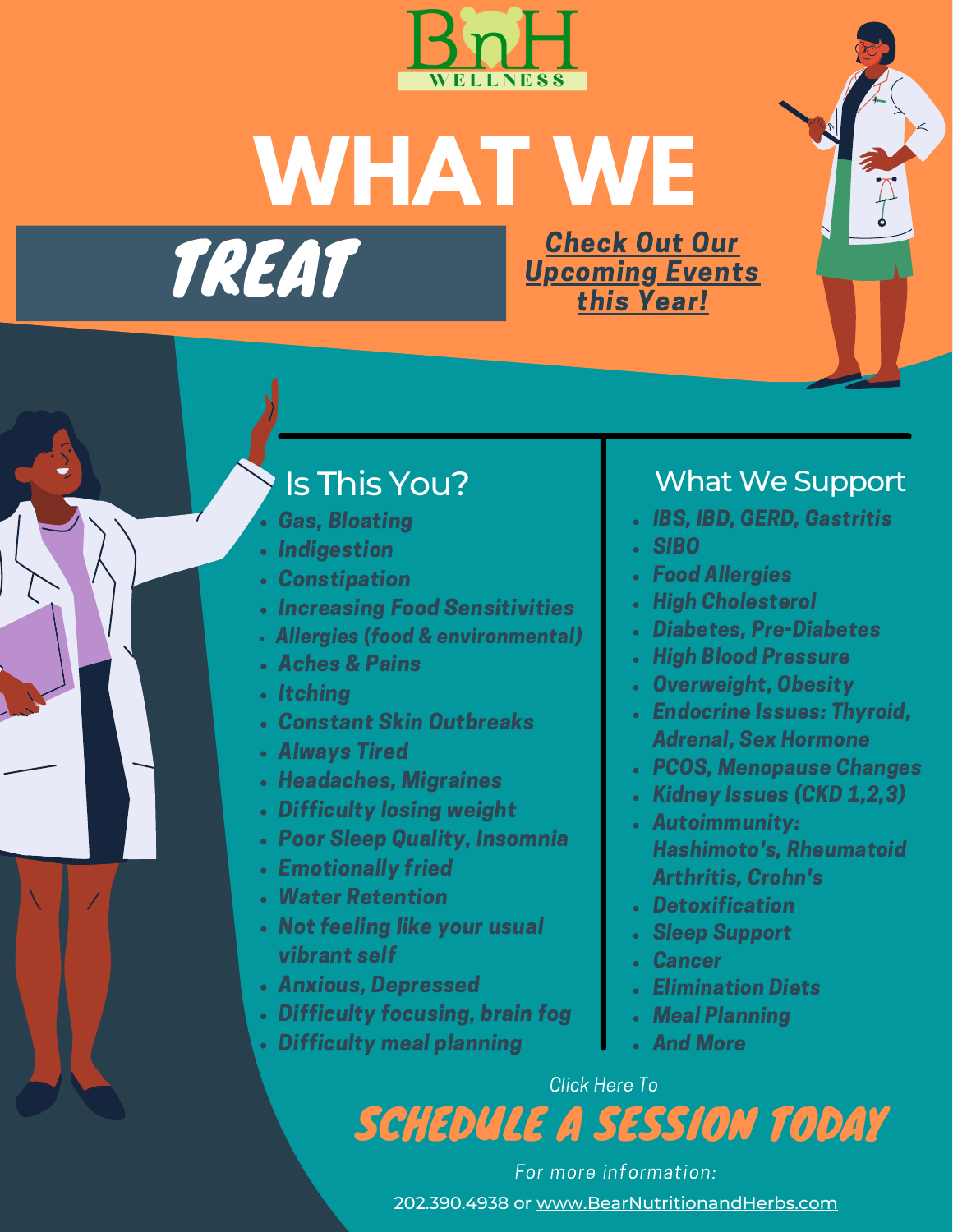

**ONGOING** NUTRITION [Check](https://www.bearnutritionandherbs.com/dris-classic-program) Out Our **[On](https://www.bearnutritionandherbs.com/dris-classic-program)e on One [Session](https://www.bearnutritionandherbs.com/dris-classic-program) [Packages](https://www.bearnutritionandherbs.com/dris-classic-program)** 

# **One on One DRIS Session Programs** ABOUT

Our D. R. I. S (Detox, Replete, Improve Sleep) Program is a one on one Comprehensive Clinical Nutrition Program with a board certified Registered Dietitian skilled in Functional Nutrition and Herbal Medicine. We assess lab work and symptom presentation to craft a personalized nutrition plan with daily menus, recipes, exercise and support that can all be tracked within our Portal App where you can receive daily reminders and tips to help you stay on track and successfully reach your goals.

Same great program offered in 3 different ways to meet your needs emotionally and financially.

**16** Session Program<br>This Program is ideal for the person who wants to resolve their health issues and is learning how to get on track. 16 Sessions allows for wrap around support and accountability. Its perfect for the person who does well with or needs weekly or biweekly check ins to ensure success.

## **Session Program**

This is our Happy Medium. Many patients choose this option to establish a solid foundation with consistent support, follow up and accountability. Its perfect for the person who is ready to commit to improving their health without breaking the bank or intimidating time commitments.

# **Session Program**

This program is ideal for the person who has already established a good nutrition foundation or the person who is a great self starter and highly motivated to put their recommendations in action. Its perfect for the person who prefers to check in monthly or who wants ongoing accountability to remain on a healthy track.

Ask about our Payment Plans, Discounts and Scholarships

Schedule a FREE 15 Minute [Strategy](https://go.oncehub.com/NjeriJarvis) Call

Learn which Programs will best meet your needs.

[www.BearNutritionandHerbs.com](http://www.bearnutritionandherbs.com/)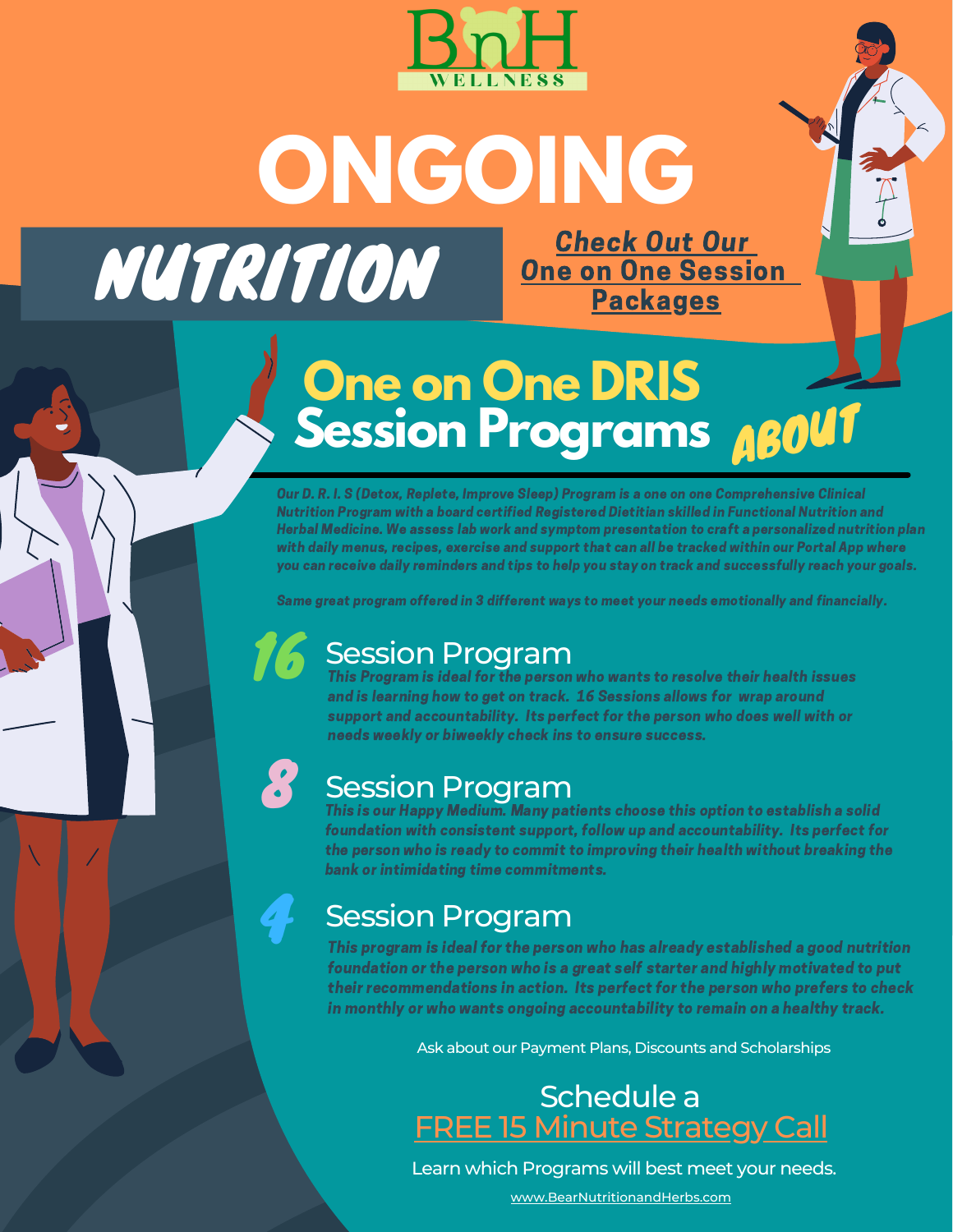



#### **One on One DRIS: Session Programs** WHAT'S INCLUDED

#### Comprehensive Assessment

- Nutrition Assessment
- Metabolic Assessment
- Lab Review (Optimal
- Ranges)

1

3

2

4

5

- Optional: Brain Health and Neurotransmitter Assessment Optional: Functional Labs (done at home):
	- GI MAP for gut health
	- ZRT Weight Loss Panel
	- Organic Acids Tests for Nutrient Deficiencies
	- Food Allergy Test

#### Personalized Nutrition and Supplement Plan

- You personalized plan is updated at each session
- Education Content: Nutrition, Herbal, Health & Wellness education materials, Menus, Recipes, Activities, Meditation, Exercise, Tips, Hacks, Affirmations and More

### 60 Minute One on One Counseling Sessions

- Education around the "Big Picture" of your condition and the approaches available for improving or resolving it.
- Learn tips and hacks that make getting on track and achieving your goals actionable
- Motivation and Accountability Support

#### BNH Wellness Portal Access

- Ongoing text access to your Nutritionist
- Track you meals, mood, water and activity  $\bullet^+$
- link your Fitbit and other devices you use in your wellness journey
- Access to Exercise Programming

#### BNH Wellness Supplement Dispensary

- Get access to pharmaceutical grade cGMP certified supplements at 25% off all the time.
	- Get recommendations for supplements.

#### Free Access to Group Programs

- 6 Get complementary access to our Group Programs
- 30 Day Detox Group
- 14 Day Detox Group (Supplements are not included).

#### [www.BearNutritionandHerbs.com](http://www.bearnutritionandherbs.com/) Learn which Programs will best meet your needs.

#### Schedule a **15 Minute [Strategy](https://go.oncehub.com/NjeriJarvis) Call**

Ask about our Payment Plans, Discounts and Scholarships